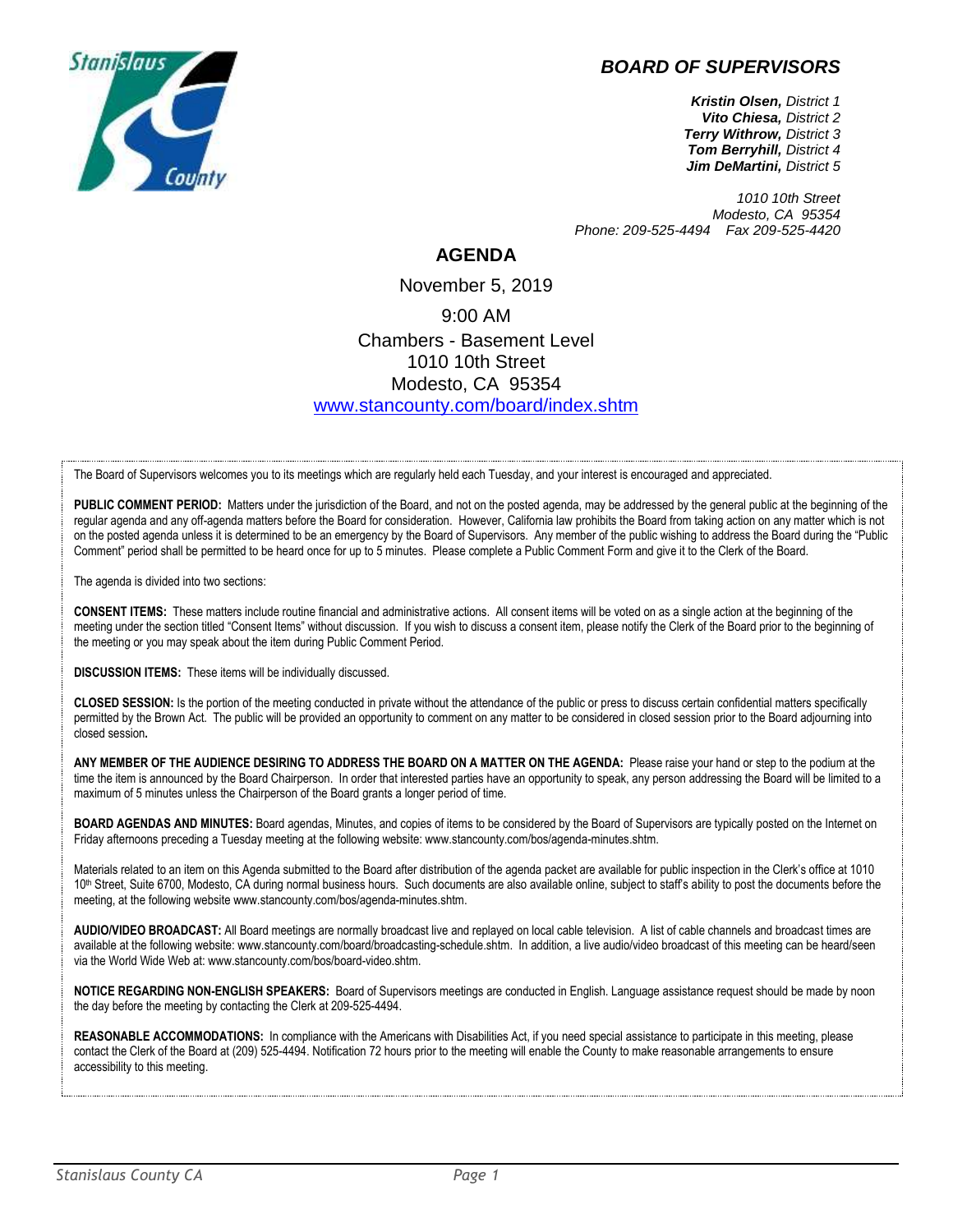- 1. Pledge Allegiance to the Flag
- 2. Invocation
- 3. Presentations:
	- A. Stanislaus County Law Library 2018-2019 Annual Report
	- B. Measure L Oversight Committee 2017-2018 Annual Report
- 4. Public Comment Period
- 5. Consent Calendar
	- A. Miscellaneous
		- 1. Approval of the Minutes for October 22, 2019 [\(View Item\)](http://www.stancounty.com/bos/minutes/2019/min10-22-19.pdf)
		- 2. Approval to Proclaim November 15, 2019 as America Recycles Day in Stanislaus County, a Nationally Recognized Day to Encourage Americans to Recycle [\(View Item\)](http://www.stancounty.com/bos/agenda/2019/20191105/A02.pdf)
		- 3. Approval to Proclaim November 2019 as Adoption and Permanency Awareness Month in Stanislaus County [\(View Item\)](http://www.stancounty.com/bos/agenda/2019/20191105/A03.pdf)
		- 4. Approval of a Commendation for the Stanislaus Farm Supply Company Upon their 70th Anniversary [\(View Item\)](http://www.stancounty.com/bos/agenda/2019/20191105/A04.pdf)
		- 5. Approval to Adopt and Waive the Second Reading of Ordinance C.S. 1256 to Amend Existing Fees for County Clerk Recorder-Elections [\(View Item\)](http://www.stancounty.com/bos/agenda/2019/20191105/A05.pdf)
		- 6. Approval of Appointment of Supervisor Chiesa as the Primary Member and Supervisor Olsen as the Alternate Member to the 2019-2020 California State Association of Counties Board of Directors [\(View Item\)](http://www.stancounty.com/bos/agenda/2019/20191105/A06.pdf)
		- 7. Approval of Appointment of Bill Donahue to the East Side Mosquito Abatement District Board of Trustees [\(View Item\)](http://www.stancounty.com/bos/agenda/2019/20191105/A07.pdf)
		- 8. Approval of the Request to Consolidate the Chatom Union School District Bond Measure with the Presidential Primary Election to be Held on March 3, 2020 [\(View Item\)](http://www.stancounty.com/bos/agenda/2019/20191105/A08.pdf)
		- 9. Approval of a Request to Consolidate the Burbank Paradise Fire Protection District's Measure Relating to a Special Tax with the Presidential Primary Election to be Held on March 3, 2020 [\(View Item\)](http://www.stancounty.com/bos/agenda/2019/20191105/A09.pdf)
	- B. Chief Executive Office
		- 1. Approval to Close the Modesto Library from December 2, 2019 through December 9, 2019, for Interior Remodeling – Library [\(View Item\)](http://www.stancounty.com/bos/agenda/2019/20191105/B01.pdf)
		- 2. Approval to Introduce and Waive the First Reading of an Ordinance Amending Chapter 16.55 of the Stanislaus County Code, and Adopting by Reference the California Fire Code, 2019 Edition with Certain Changes, Additions, and Modifications thereto and to Set a Public Hearing on November 26, 2019 at the 9:00 a.m. Meeting – Office of Emergency Services/Fire Warden [\(View Item\)](http://www.stancounty.com/bos/agenda/2019/20191105/B02.pdf)
		- 3. Acceptance of an Update in Accordance with Public Contract Code Sections 20134 and 22050 for Emergency Remediation/Repairs at 10th Street Place, to Repair Water Damage and Restore Essential Government Operations – Chief Executive Office [\(View Item\)](http://www.stancounty.com/bos/agenda/2019/20191105/B03.pdf)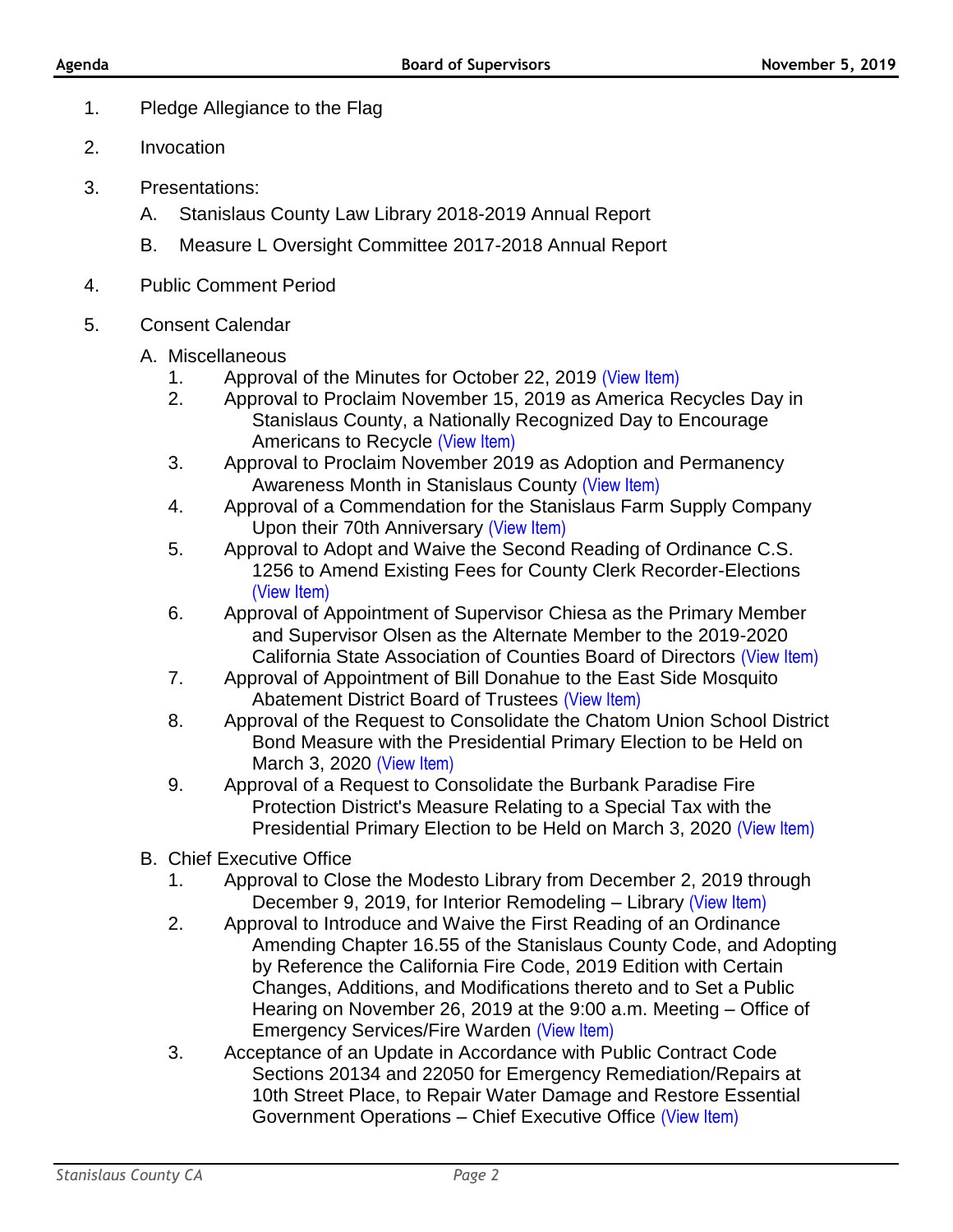| Agenda |     | <b>Board of Supervisors</b><br><b>November 5, 2019</b>                                                                                                                                                                                                                                                                                                                                                       |  |
|--------|-----|--------------------------------------------------------------------------------------------------------------------------------------------------------------------------------------------------------------------------------------------------------------------------------------------------------------------------------------------------------------------------------------------------------------|--|
|        | 4.  | Approval of an Update on the Homeless Facility Plan and Partnership<br>Between the County, the City of Modesto and The Salvation Army in                                                                                                                                                                                                                                                                     |  |
|        |     | Accordance with the Provisions of the Public Contract Code and<br>Related Matters - Chief Executive Office (View Item)                                                                                                                                                                                                                                                                                       |  |
|        | 5.  | Approval to Apply for, and Accept if Awarded, the "No Place Like Home"<br>Program" Round 2 Competitive Allocation Funding from the California<br>Department of Housing and Community Development for Acquiring,<br>Designing, Constructing, Rehabilitating, or Preserving Permanent<br>Supportive Housing for Individuals with Serious Mental Illness<br>- Behavioral Health & Recovery Services (View Item) |  |
|        | 6.  | Approval for the Stanislaus County Sheriff's Department to Contract with<br>the California Department of State Hospitals and California Forensic<br>Medical Group for the Continuation of a Jail Based Competency<br>Treatment Program for the Period of December 1, 2019 through<br>November 30, 2021 - Sheriff (View Item)                                                                                 |  |
|        | 7.  | Approval of the Agreement with Yosemite Community College District and<br>the Stanislaus County Fire Agencies for the Joint Use of the Regional<br>Fire Training Facility through June 30, 2024 – Office of Emergency<br>Services/Fire Warden (View Item)                                                                                                                                                    |  |
|        | 8.  | Approval of Amendment to the Agreement with the California Secretary of<br>State for Voting System Replacement Contract 2018 State Funds<br>- Elections (View Item)                                                                                                                                                                                                                                          |  |
|        | 9.  | Approval of the Performance Agreement with the California Department of<br>Health Care Services for the Provision of Community Mental Health<br>Services for Fiscal Years 2018-2021 – Behavioral Health & Recovery<br>Services (View Item)                                                                                                                                                                   |  |
|        | 10. | Approval of an Update on Emergency Repairs to the Public Safety Center<br>West, Minimum Housing Unit One, and Support Services Facility's<br>Fire-Life Safety, Secure Electronics, and Video Surveillance Systems<br>and Approval to Extend the Emergency Declaration in Accordance with<br>the Public Contract Code for Additional Needed Repairs - Chief<br>Executive Office (View Item)                   |  |
|        | 11. | Approval of an Agreement with the City of Modesto to Operate<br>Government and Educational Programming on AccessModesto<br>Community Television for Seven Years with a Not to Exceed Cost of<br>\$959,535 - Chief Executive Office (View Item)                                                                                                                                                               |  |
|        | 12. | Approval to Implement Technical Budget Adjustments Needed to<br>Establish the New Housing and Homeless Budget Unit Consistent with<br>the October 1, 2019 Board of Supervisors' Approval of the Community<br>Services Agency's Responsibility for Housing and Homeless Programs<br>- Community Services Agency (View Item)                                                                                   |  |
|        | 13. | Consideration and Approval of the First Quarter Financial Report for Fiscal<br>Year 2019-2020 and Related Actions - Chief Executive Office<br>(View Item)                                                                                                                                                                                                                                                    |  |
|        |     | C. Department of Public Works                                                                                                                                                                                                                                                                                                                                                                                |  |

1. Approval to Award a Contract for Engineering Design Services to O'Dell Engineering of Modesto California for the Turlock/Denair Station Bus Loop Project [\(View Item\)](http://www.stancounty.com/bos/agenda/2019/20191105/C01.pdf)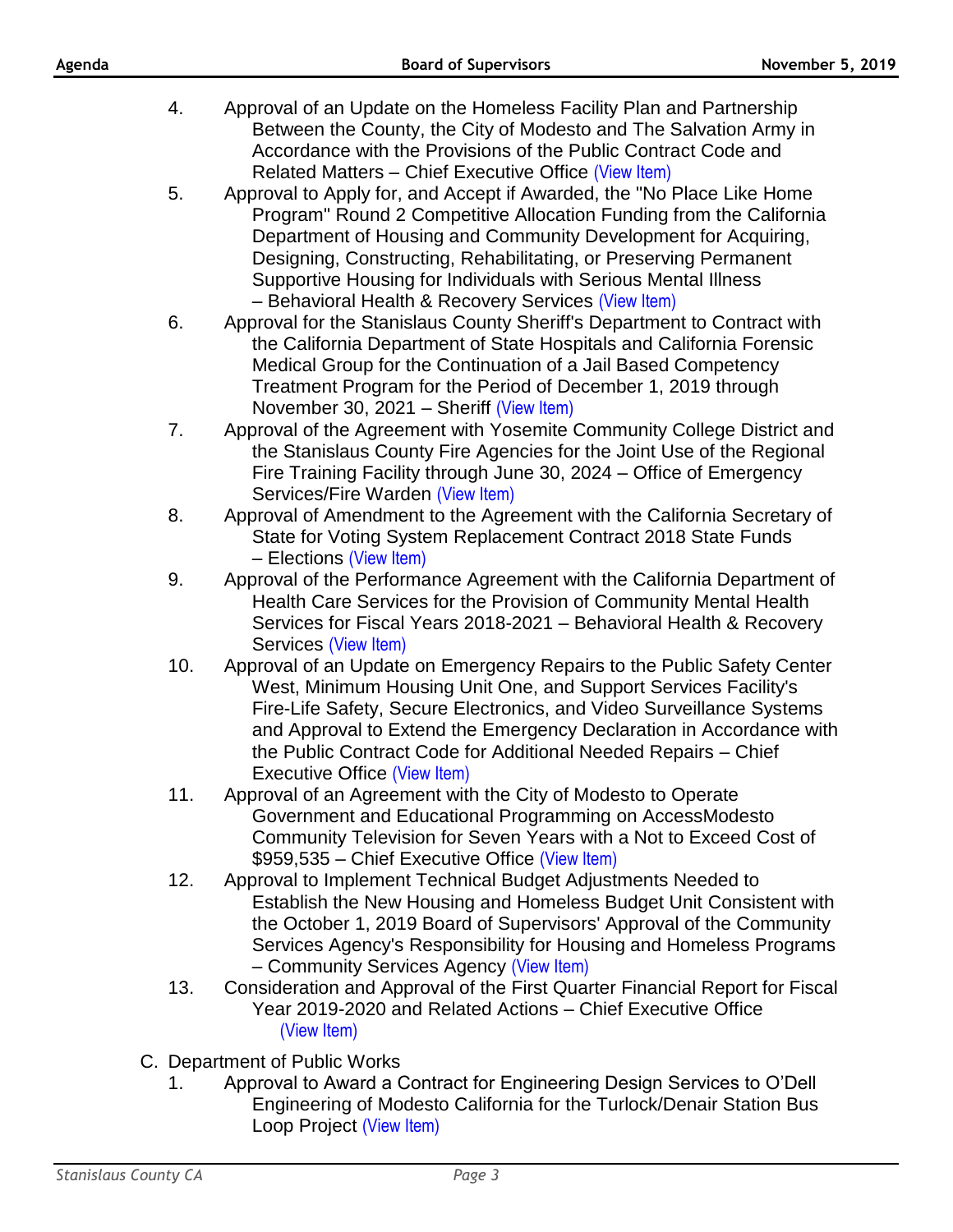- D. Department of Planning and Community Development
	- 1. Approval to Apply for, Accept, and Implement Senate Bill (SB) 2 Planning Grants Program (PGP) Funds from the California Department of Housing and Community Development [\(View Item\)](http://www.stancounty.com/bos/agenda/2019/20191105/D01.pdf)
- E. County Counsel
- 6. Public Hearings
	- 1. Public Hearing to Consider the Waiving of the Second Reading and Adoption of an Ordinance Amending Title 16 of the Stanislaus County Code, and to Adopt by Reference the California Code of Regulations Title 24, 2019 Edition, of the California Building Standards – Planning and Community Development [\(View Item\)](http://www.stancounty.com/bos/agenda/2019/20191105/PH01.pdf)
	- 2. Conduct a Public Hearing to Consider the Planning Commission's Recommendation for Denial of Ordinance Amendment Application No. PLN2018-0037, Commercial Cannabis Ordinances, a Request to Amend Chapter 6.78 – Commercial Cannabis Activities and Chapter 21.20 - General Agriculture District (A-2) of the Stanislaus County Code – Planning and Community Development [\(View Item\)](http://www.stancounty.com/bos/agenda/2019/20191105/PH02.pdf)
- 7. Discussion Items
	- 1. Approval to Introduce and Waive the First Reading of an Ordinance Amending Chapter 6.78 of the County Code Regarding Enforcement Procedures for Unlawful Cannabis Activities Within the Unincorporated Areas of Stanislaus County – County Counsel [\(View Item\)](http://www.stancounty.com/bos/agenda/2019/20191105/DIS01.pdf)
	- 2. Approval to Accept the Behavioral Health Board Annual Report for Fiscal Year 2018-2019 – Behavioral Health & Recovery Services [\(View Item\)](http://www.stancounty.com/bos/agenda/2019/20191105/DIS02.pdf)
	- 3. Accept Internal Audit Reports Prepared by the Internal Audit Division of the Auditor-Controller's Office – Auditor-Controller [\(View Item\)](http://www.stancounty.com/bos/agenda/2019/20191105/DIS03.pdf)
- 8. Correspondence
	- 1. This Board has received a Claim for Refund of Property Taxes filed on behalf of Wood Colony Christian School for tax year 2018-2019. [\(View Item\)](http://www.stancounty.com/bos/agenda/2019/20191105/Corr01.pdf) (Recommendation: Refer to County Counsel and the Auditor-Controller.)
	- 2. This Board has received a letter from the California Chapter of the American College of Cardiology requesting that the County issue an emergency ban on the sale of all vaping products. [\(View Item\)](http://www.stancounty.com/bos/agenda/2019/20191105/Corr02.pdf) (Recommendation: Refer to the Health Services Agency.)
	- 3. This Board has received the following claims: Roberto C. Vasquez; Allison Lambertson; Scott A. Williams (2); Renee Frazler; Robin Riner; and, Stephen Burns. (Recommendation: Acknowledge receipt of claims and refer to the Chief Executive Office – Risk Management Division.)
- 9. Board of Supervisors' Reports
- 10. Legislative, Fiscal and Management Report Chief Executive Officer